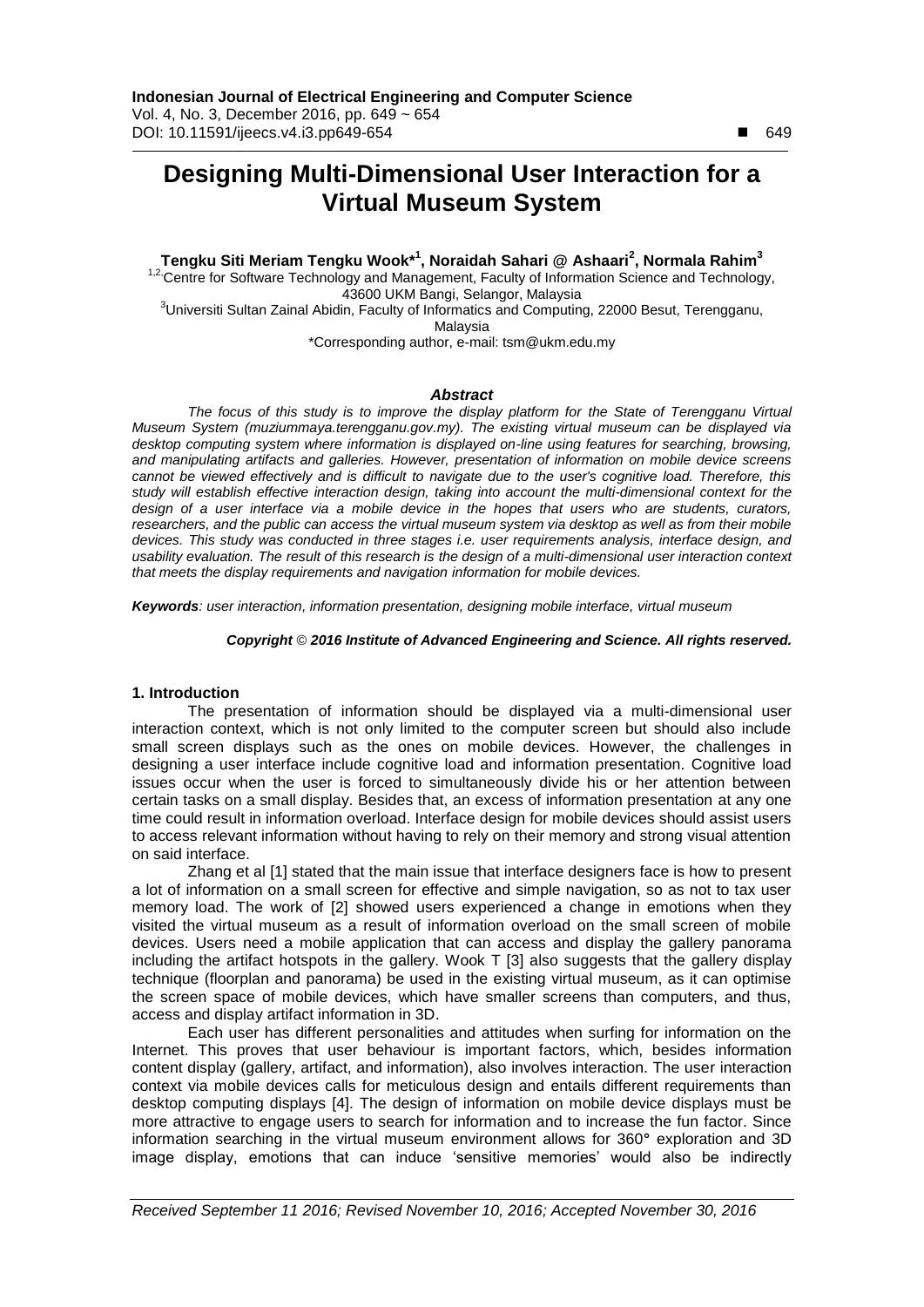involved [5]. If sensitive memory is integrated with user usability context, a richer experience could be attained compared to visitation via computer desktop displays. Therefore, this study will create a multi-dimensional user interface context based on user requirements, which can easily and effectively increase the usage of the virtual museum system among its visitors.

#### **2. Related Studies**

Design based on the multi-dimensional user interaction context is important to estimate the design challenges involving the use of mobile devices [6]. There are a few elements that can affect user interaction when using mobile devices including movement, various physical parameters, sound and light, limited screen size, and other external factors. Chen and Kotz [7] define these factors as an "environment" that can markedly change the way users interact with mobile devices. All these parameters can be grouped into the concept of multi-dimensional context. According to [8] context can be defined as usable information that can explain the condition of an entity. The entity should be regarded as the subject that relates to the interaction between the user and the application such as a person, place, or object, including the user and application itself. In general terms, context refers to location, identity and culture, group, and physical and computing objects.

Adipat et al [9] suggested three techniques to present information so as to avoid information overload on mobile device screens. These include information visualisation (IV), an adaptive interface, and multimodal displays. The information visualisation technique presents graphics supported by the computer system that display data in a meaningful and intelligent way via four categories: 'Presentation Optimisation', 'Semantic Changes', the 'Zoom Method', and the 'Focus and Context Approach'. This technique can be used separately or in tandem with other techniques to provide an effective information presentation on mobile device. Besides that [9] also states that the taxonomy of context visualisation involves context dimensions i.e. 1D content contains text documents only, 2D is made up of images, maps, and schedules, whereas 3D includes the virtual reality of an actual object.

An adaptive interface is the dynamic re-configuration of presentation according to user actions. The use of an adaptive interface in a mobile environment could benefit the user in two ways i.e. in the provision of additional information that is known to be of interest to the user, and the style adjustment and format presentation according to user preferences and characteristics [10]. The characteristic of an adaptive interface is controllability, predictability and transparency, and non-distruptive. Controllability refers to the extent to which the user could control the execution of an action. Predictability is the extent to which the user could predict an outcome after executing an action. Transparency means the extent to which the user understands the system behaviour or has a clear picture of how the system functions. Lastly, non-distruptive refers to the extent to which the user can focus on a task without having to pay attention to the interface [10].

Based on their study, [11] suggest that mobile cloud computing be used to present multimedia content based on the existing limitations of mobile devices, such as space storage, computing power, and broadband strength, in support of an adaptive interface. Cloud computing can be visualised as a new paradigm for mobile applications whereby the processing and storage of data could be transferred from the mobile device to a powerful computing platform centred on a "cloud". This centred application could be accessed via wireless connectivity from the web browser on mobile devices. In this way, mobile devices would not require power-heavy configurations (e.g. CPU speed and memory capacity) because all complex computing modules can be processed on the "cloud" [12].

On the other hand, the multimodal interface offers an interface that behaves naturally (Natural User Interface, NUI) via gesture interaction. These gestures involve natural user behaviour via the hand, shoulders, face or body gestures, to communicate information to the computer [13]. The gesture interface includes manipulative and communicative gestures where each can be used to interact with an object (direct gesture with the screen such as "tap") and for communication purposes i.e. using speech. Both these gestures can be executed using direct manipulation, making the interaction with the multimodal NUI more realistic such as the emulation of actual human communication in the real world.

The research findings on the design of multi-dimensional user interaction context when designing a user interface for mobile devices have shown that a design that fulfills user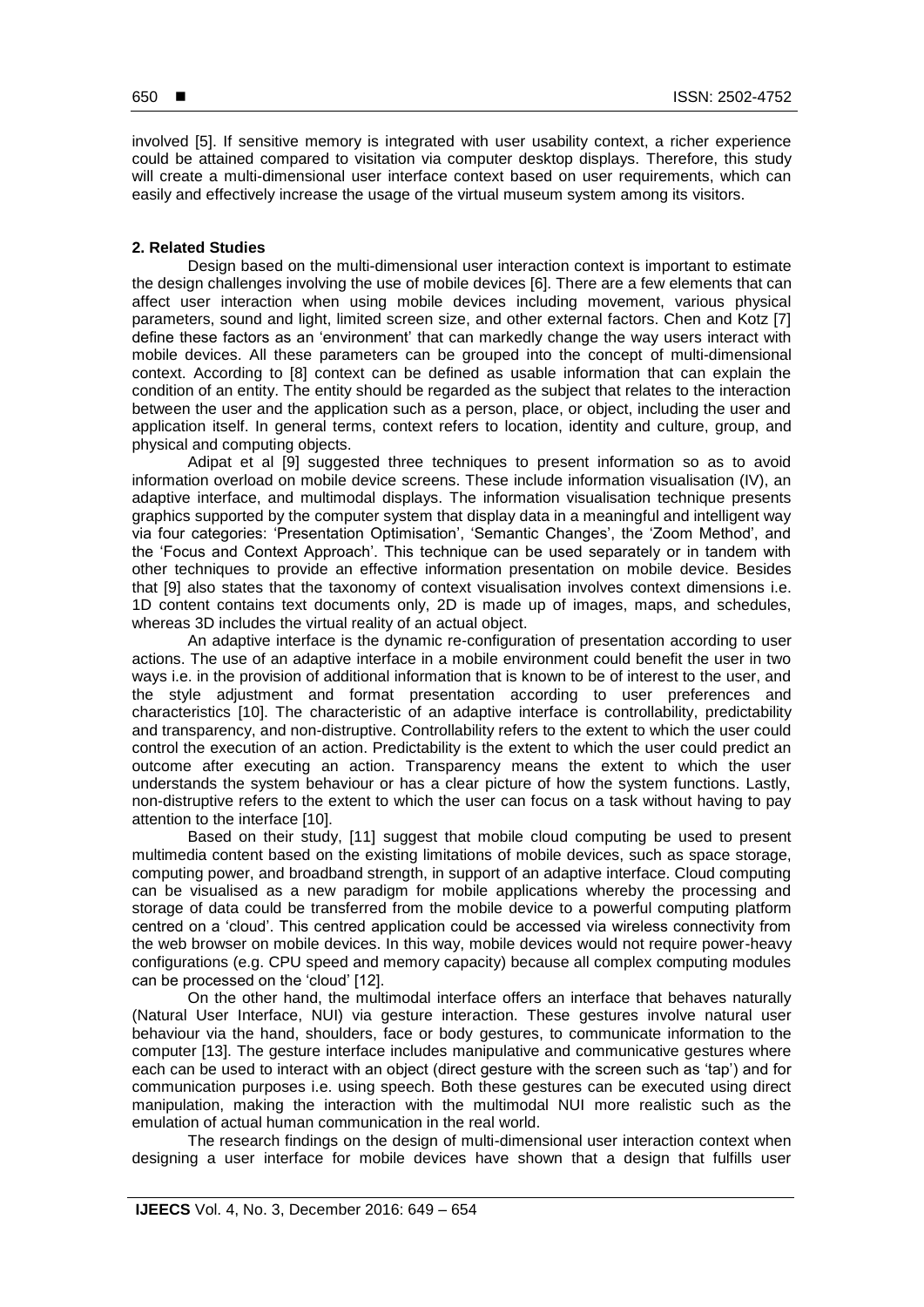requirements could be realised from a transparent interface that is able to integrate desktop computing and naturally adapt it to the interaction design on mobile devices. Therefore, this study has conducted a Virtul Museum System (VMS) interface design process via application of the IV technique based on the visualisation taxonomy involving 1D, 2D, and 3D content dimensions. This technique will help the study to visualise a set of data from an image that is generated. Besides that, the application of the IV technique could contribute to an in-depth understanding for the user when using a system that is equipped with simple controllability and effective information presentation.

#### **3. Method**

The research methodology involves three stages i.e. requirement analysis, interface design, and usability testing.

#### **3.1. Requirement Analysis**

The requirement analysis was conducted via the interview technique with seven respondents consisting of public users. The aim of this analysis is to determine actual user requirements. The respondents were briefed on the desktop VMS and the following questions were asked:

- 1) What kind of functions would they require if they had to use a virtual museum tour mobile application?
- 2) Would they need a directory to direct them in the museum?
- 3) What kind of interactions is easiest for the user to determine artifact information?
- 4) What kind of interactions is easiest for navigation in the museum? Arrow or swipe screen?
- 5) How do they prefer to choose the galleries? Floor map or tree map?

#### **3.2. Interface Design**

This study generated the VMS interface prototype design based on the user requirement analysis. Two activities were conducted i.e. the storyboard sketch followed by highfidelity prototype development. The storyboard sketch was created to visualise the user requirements i.e. 360**°** exploration with map directory and tree map guidance, swipe feature, and application of the minimalism principal. Next, the prototype design was developed to achieve the user requirement objective consisting of information (gallery and artifact) and navigation function, swipe, links, access, and manipulation. At this stage, the protoype is nearly identical to the final product but is still incomplete.

# **3.3. Interface Design**

Usability testing was conducted using the Cognitive Walkthrough evaluation technique, involving five respondents that are experts or are literate in determining the learnability aspects of the system. This technique extracts the perception of user experiential successes and failures when using the VMS prototype via task completion provided during testing. Subsequently, this perception is used to enhance the usability of the interface design. Four questions were addressed to the respondents:

Q1. Is the effect of current action the same as the user's goal?

Q2. Is the action visible? This relates to the visibility and understandability of actions on the interface.

Q3. Will the user recognise the action as the correct one? Users often use the "labelfollowing" strategy, which leads them to select an action if the label for that action matches the task description.

Q4. Will the user understand the feedback? This is to check the system feedback after the user executes the action.

# **4. Result and Discussion**

# **4.1. Requirement Analysis Results**

The analysis results show 100% respondent agreement that it is good if the museum could be browsed in a 360**°** environment but the directory is still needed as a guide to the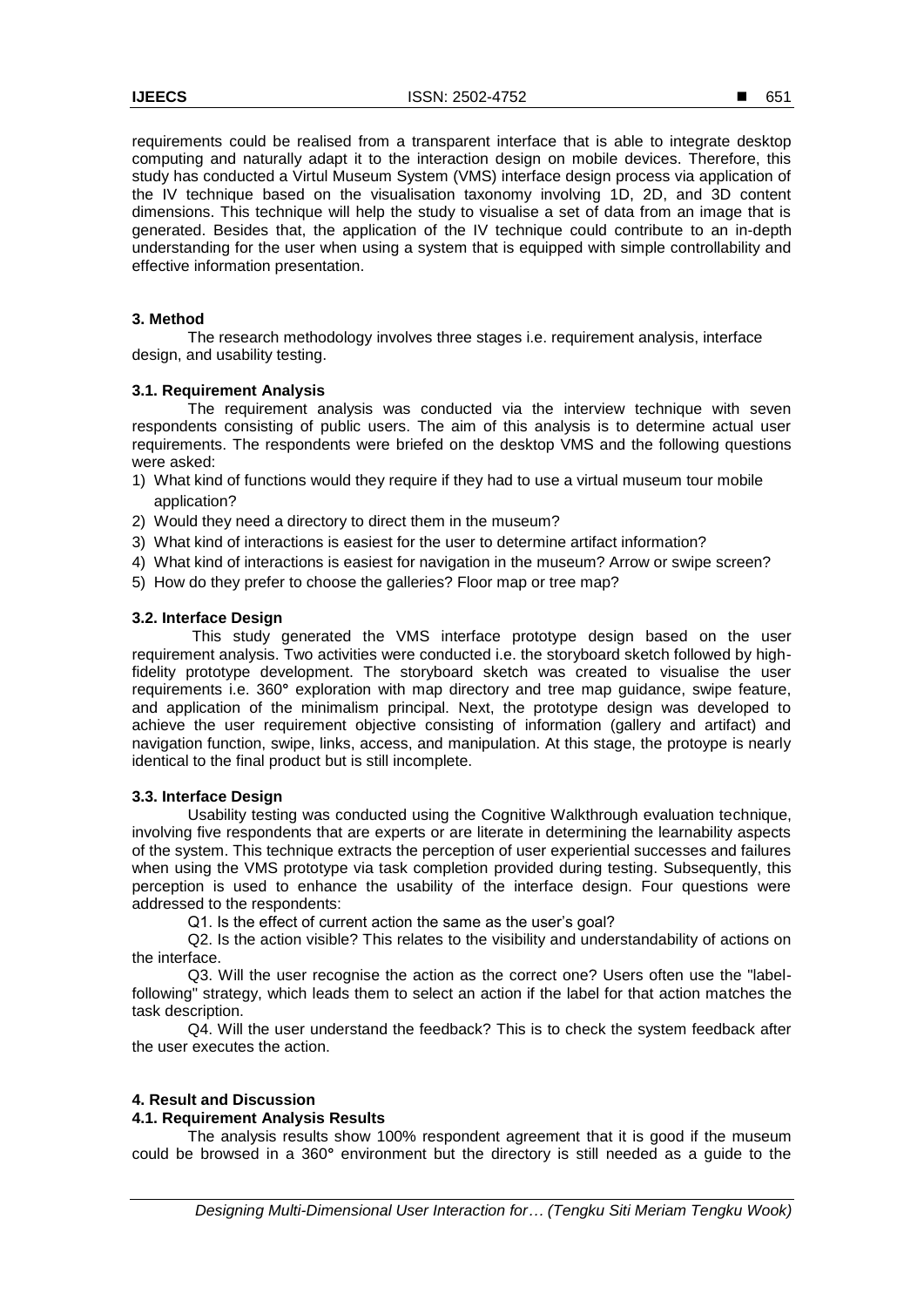museum. 57% of the respondents chose the floor map directory whilst the rest preferred the tree map for choosing the galleries they wanted to visit. The interaction element gained 100% respondent agreement i.e. they liked the swipe feature on the screen compared to touching the arrow icons for navigation. Besides that, the respondents liked the minimalist interface more, as it was easy to use and to remember during interaction.

# **4.2. Interface Design Results**

The findings for interface design include a visual storyboard sketch and a prototype. The storyboard that was created is a conceptual sketch of the user requirement and layout design display without any functionality. Figure 1 illustrates the storyboard that visualises the directory map and tree map guidance used for the interface.



Figure 1. Storyboard

# **4.3 Usability Testing Results**

Figure 3 shows the usability testing results using the Cognitive Walkthrough technique based on the four questions presented in Section 3(C). 100% of the respondents agree that the navigation function worked well and was easy to use. However, for Question 4, only 85% agreed that the button to access more detailed information about the artifacts was easy to use.

After the evaluation, all user feedbacks were taken into account. Overall, most of the users agreed that all the functionalities of the system worked well and the icons were easily recognisable except for the star button used to represent the information button. The users left some comments about this icon, i.e. it was too small and not visible at first glance. Other than that, the users could not recognise the star icon as representing artifact information. Besides that, the users also suggested ideas on adding a zoom function so that they would be able to see the artifact more closely and clearly.

652 ■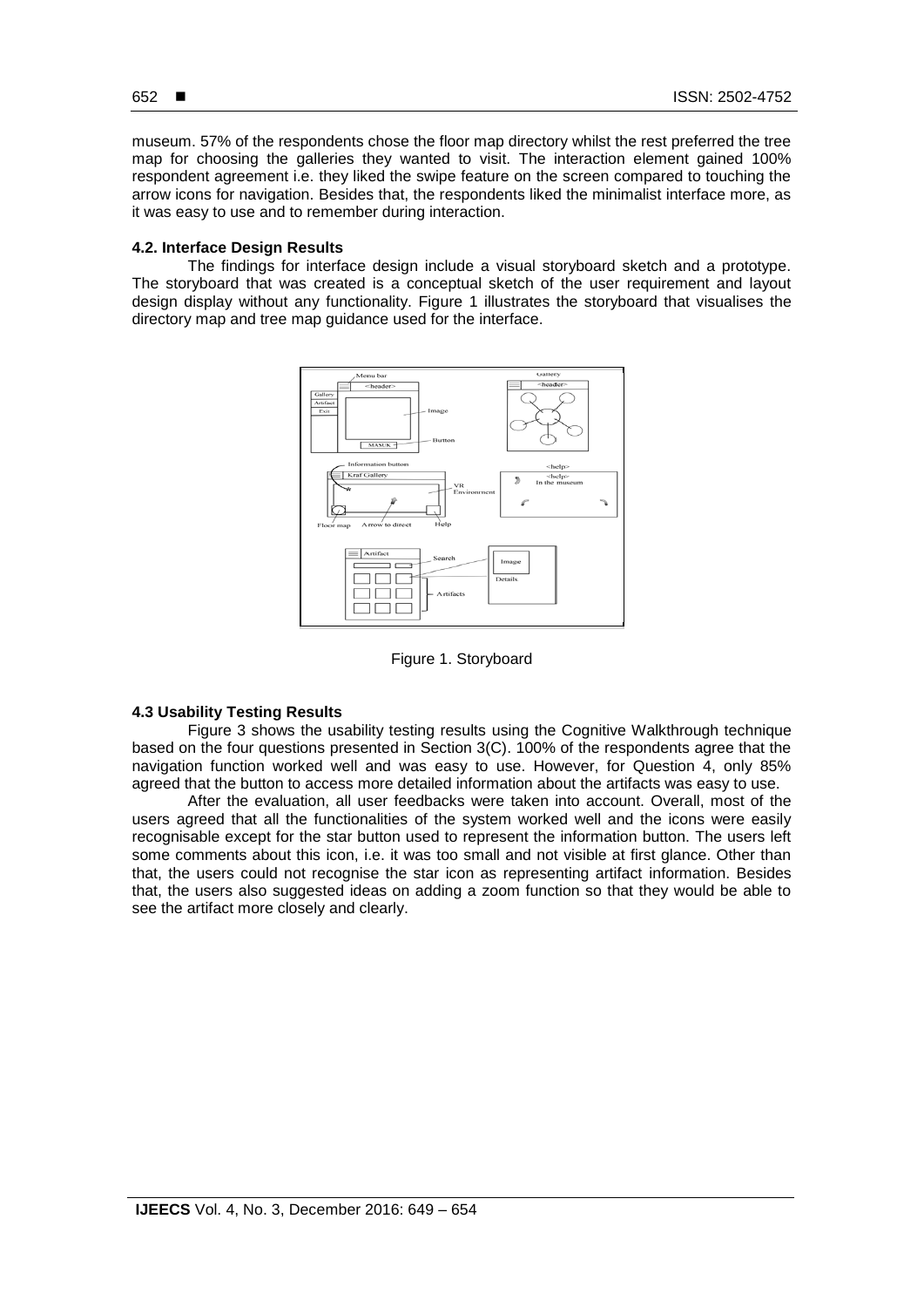

Figure 2. Prototype



Figure 3. Cognitive Walkthrough Chart